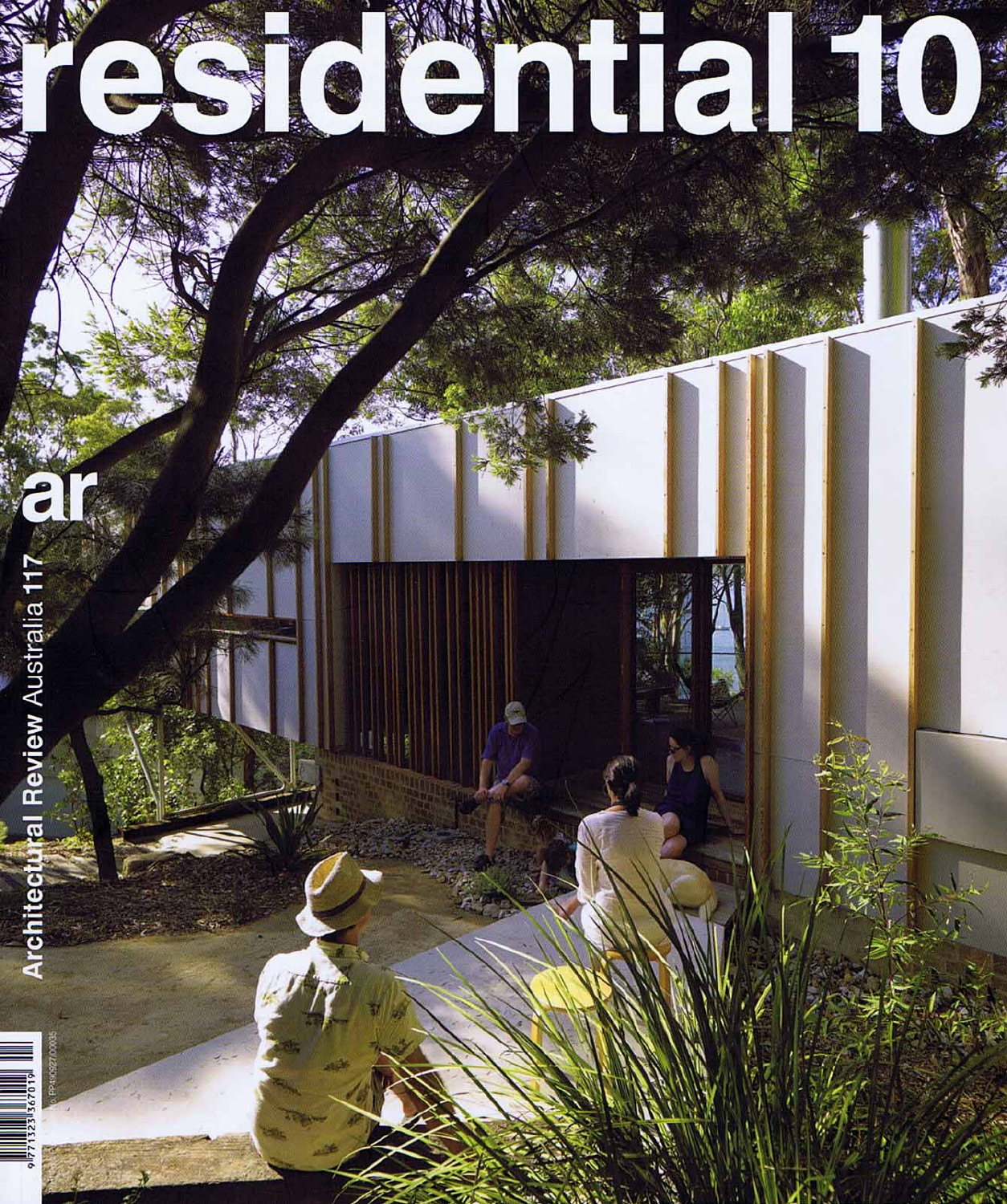## NO **SMALL** PLAN n

**ar** 068 A careful reconfiguration invests an existing beach house with a rich spatial complexity that belies its compact scale and awkward prior form.



| architect          | project           | photography  | review |
|--------------------|-------------------|--------------|--------|
| David              | Burridge          | <b>Brett</b> | Peter  |
| Boyle<br>Architect | Read<br>Residence | Boardman     | Tonkin |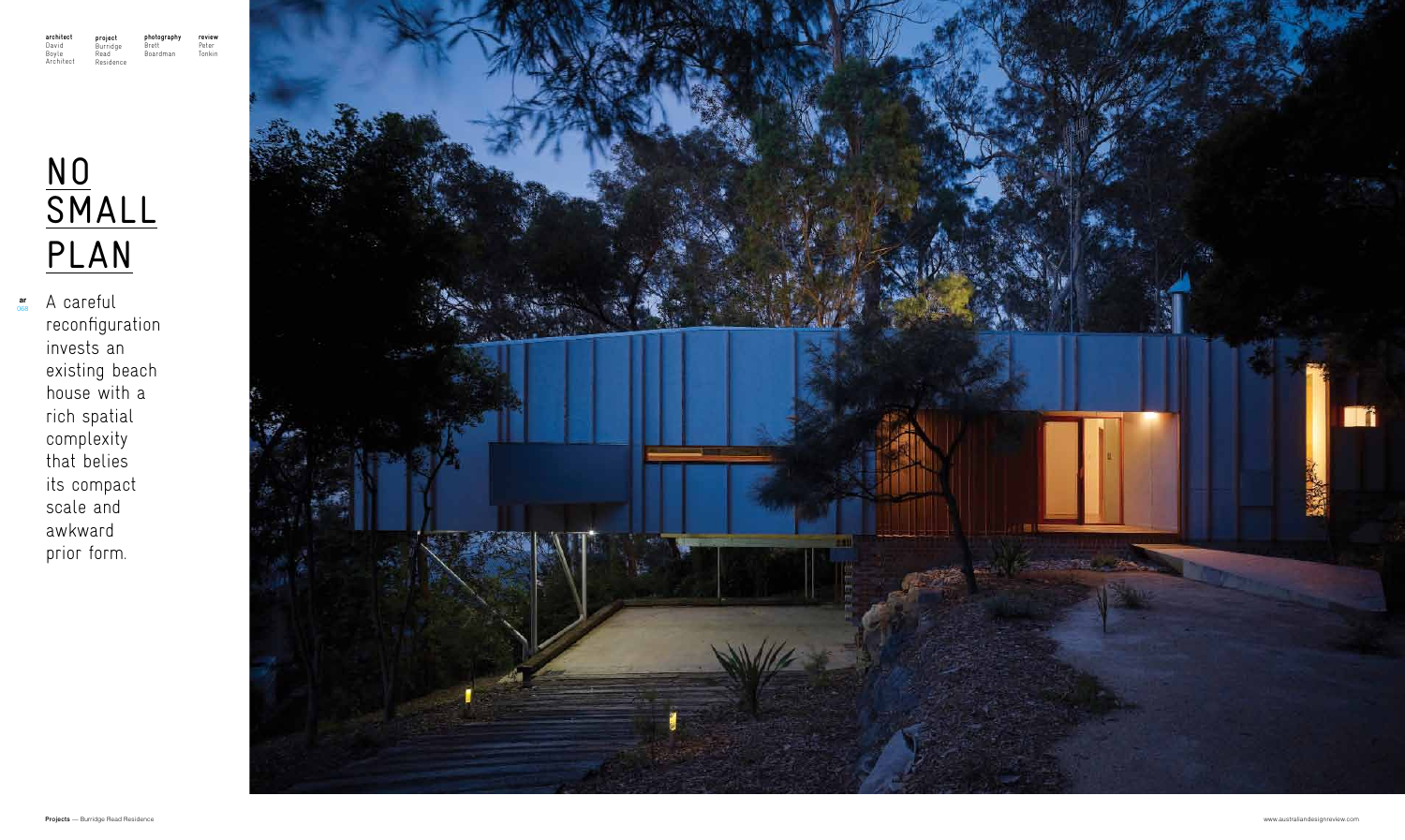

**ar** 071

**The house is located on a northerly sloping site adjacent to the mature angophoras and spectacular rock outcrops of Bouddi National Park, overlooking Brisbane Water on the Central Coast of New South Wales. Inspired by the natural beauty of surrounding landscapes, the textural fragment is grafted to the existing building and is at once pinned to the earth and projected towards the horizon. The form has been stepped and stretched to the edges of the site to make the most of the aspect and views. The bedroom wing projects over the landscape like a cantilevered rock shelf and is supported by a twisted steel structure reminiscent of angophora branches. The exterior, which is comprised of clear finished fibre cement and random vertical timber battens, will weather and develop a patina allowing it to sit quietly within its environment. Subtle scale shifts in the battens and screens offer a sense of depth to the landscape, reminiscent of views through the tree trunks in a forest.**

- a. en suite
- b. master bed

**The plan offers a roughly boomerang-shaped layout with a covered deck contained within the hub and flanked by the living area. A projecting wing contains the entry, main bedroom and ensuite. An entry veranda has been recessed into the main façade and contains a stair connecting the car parking area beneath the bedroom to the house. The living room is constructed over the floor of the existing house, while the bedroom wing and a mezzanine study off the existing stair landing were constructed as new. The new spaces are all interconnected with subtle shifts of geometry and axis to create transparency and fluidity to the plan, which maximises the perception of space in what is a relatively modest project. Smaller scale elements and details also directly reference the landscape. For example, the concrete entry slab, the kitchen island, the internal fireplace and the projecting bay windows and vanity are seen as rock fragments; the en suite tiles as filtered sun patterns through the tree canopy; the painted colour overlay as bark patterns on the adjoining spotted gums and the recycled timber flooring has been left half-sanded like the adjoining wharf. These subtle details, crafted by a team of extremely talented local tradesmen, assist in setting the building in its place, making for a relaxed and memorable experience in the Australian holiday house tradition.**

**A concrete stone was cast and set within toothed brickwork at the base of the house and offered as a housewarming present to the owners as the construction was nearing completion. The relief depicts a brush turkey – a notoriously territorial native bird endemic to the area – guarding the entry to the house.**

*<sup>01</sup>* Architect's Statement

> **floor plan legend**

- c. entry
- d. deck
- e. living
- f. dining
- g. kitchen
- h. study
- i. wc
- j.+k. bed m. bath

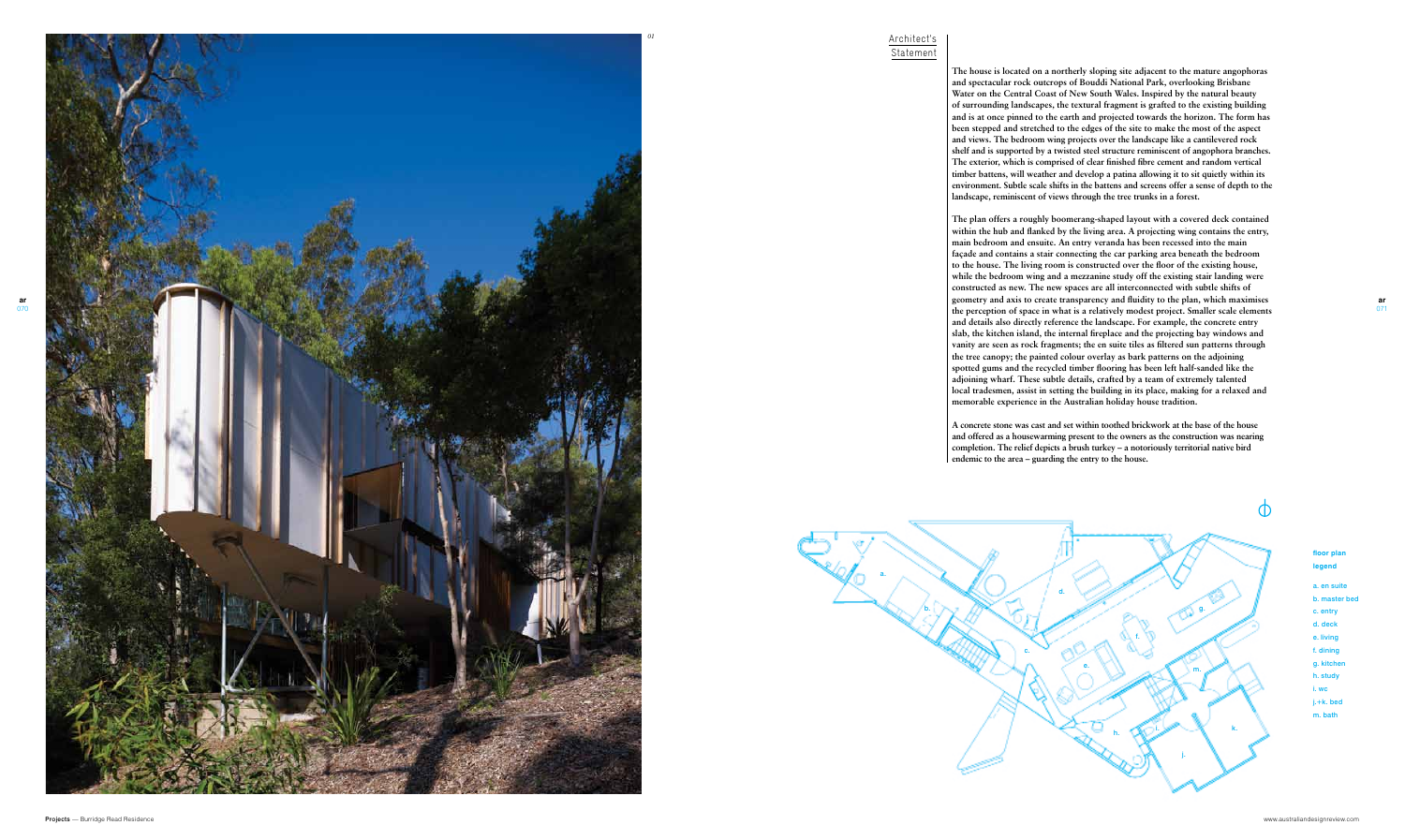**ar** 072

**ar** 073

For the house, more than for any other building type, the plan is the generator of quality – the plan is the basis for its functionality, environmental performance and much of its architectural success. Situated on the New South Wales central coast, the Burridge Read Residence is a reworking of an unloved, developer-built beach house from the 1990s. It is more than just a stylish and contemporary alteration, however, and it is the plan that underlies its quality, exhibiting a sophistication of form and geometry that calls to mind wider themes in architecture. As a result, the house possesses an unusual richness of experience in a comparatively modest envelope.

retained in its entirety, pyramid roof and meranti joinery included.

The owners lived in the original house for a number of years before they commissioned David Boyle to rework it. It was originally a themed structure, with prow-shaped ends and an awkward 45-degree geometry. Its northern half, containing the usual linked living/dining/kitchen and an oddly shaped master bedroom, was demolished down to the floor structure. For economy, the southern half, containing two bedrooms and a bathroom and set a metre or so above, was





The site is rectilinear to the east and projects in a long slice to the west, with the diagonal front boundary parallel to the road. This angle, unrecognised by the original building, has been the inspiration for the new plan. An entirely new wing, long and thin, is set parallel to the front boundary and extends as far as the setbacks would allow. The angles of the original house and the northern boundary slice this form off at either end. It accommodates a new master suite and a study, as well as an entry and stairs. The former living/bedroom wing has been reconstructed to house a generous flow of living, dining, kitchen and sunroom. Together, the two wings form an open boomerang shape – facing north and trapping the sun while capturing the water views. Between the arms of the boomerang is a stepped deck, the heart of any beach house if it is properly designed and oriented, with a barbecue and a hot tub, half roofed and half open.

The new building, with a seemingly effortless expertise, transforms the original design's quasi-

*01.*



**The jutting form of the bedroom wing was** 

**inspired by rocky outcrops in the nearby national park.**

> *02.* **Kitchen – a slight twist in the plan helps to obscure services.**



*03.*

**The living area has been constructed over the floor of the existing house.**

*04.* **The building's rectilinear spaces are defined by smaller, softer curves.**

*05.* **Study – a hermetic, secluded space.**

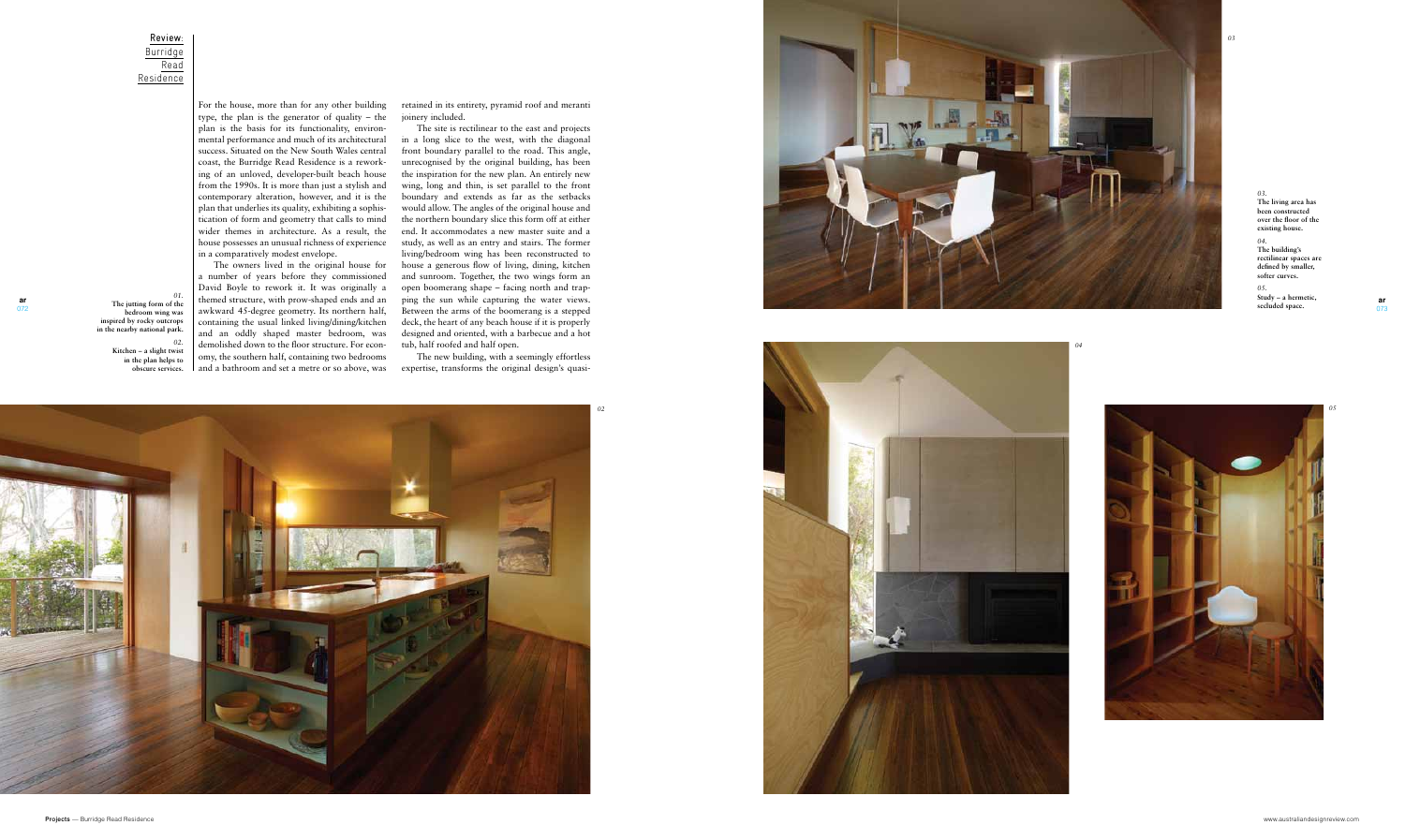symmetrical angles into a subtle and elegant play of shifting intersecting volumes, in which symmetry is suggested and at the same time denied.

The twin curved ends of the new front wing, externally similar, are developed internally in quite different ways and on different floor levels. The bathroom to the west is an open space flowing into the adjoining bedroom with a continuous window and even a continuous curtain. The elevated study to the east is a hermetic space, enveloped in timber and shelving. Slightly off-centre, the entry faces a sweep of glass to the view, but denies immediate access to the deck beyond. Instead, one must explore the spaces east or west along the northern wall.

The original living wing has been deconstructed, with the reclad 45-degree 'prow' to the east wrapped into the kitchen space as a cosy sunroom and the formerly symmetrical western end rebuilt entirely as the fireplace.

At a much reduced scale, the overall result is like one of those ancestral English country houses, where an intact mediaeval core is 'regularised' with a symmetrical Classical pavilion across the

front, old towers and chimneys projecting above the long flat line of the new roof. Here, the new front wing is similarly low and horizontal, and the older bedroom pavilion with its tall roof sits unaltered to one side.

Another sophistication unexpected in such a small house is the way the spaces, generally rectilinear, are defined by smaller-scaled curves. Again a Classical analogy can be made – in Greek mouldings, the curved parts are always separated with a flat fillet. Here, long sweeps of wall or glass are punctuated by a projection of curved wall at key points, separating the spaces and articulating the circulation through the house. Between the entry and the living room is a projecting curved element that divides the long glass walls, recalling the ends of the new front pavilion and giving enclosure and privacy to the two spaces.



Unconventionally, the kitchen faces the 'wrong' way – in most instances where a kitchen is designed around an island bench, the cook faces the windows with a wall of cupboards behind. Here, however, the wall of cupboards and fridge has replaced one of the water-facing windows,

and the cook faces the rear wall. The benefit is that the often-intrusive volume of service space is hidden, and the long back wall of the space can flow seamlessly across the entire volume. This planning further heightens the drama of the views, giving a special quality to the north-east facing slot of sunroom with its generous window seat.

The new work has been carried out in a contemporary manner in timber and fibre cement, all left to weather. Internally, the sheeting is plasterboard painted in subtle curves and fields, emphasising the geometry and recalling a play of shadow across its surfaces. This device enables different colours to be used for various spaces and planes – avoiding an all-white palette. The detail is well-resolved and appropriate, giving vibrancy and richness to the often spare architecture.

This is a mature and inventive work, sitting comfortably in its setting. It creates, through modest means, an environment of relaxed delight. **ar**

*Peter Tonkin is a director of Tonkin Zulaikha Greer Architects and adjunct professor of architecture at the University of Queensland.*

This is a mature and inventive work, sitting comfortably in its setting. It creates, through modest means, an environment of relaxed delight.

*06.* **An expansive strip of glazing flows across the master bedroom, providing superb views.**